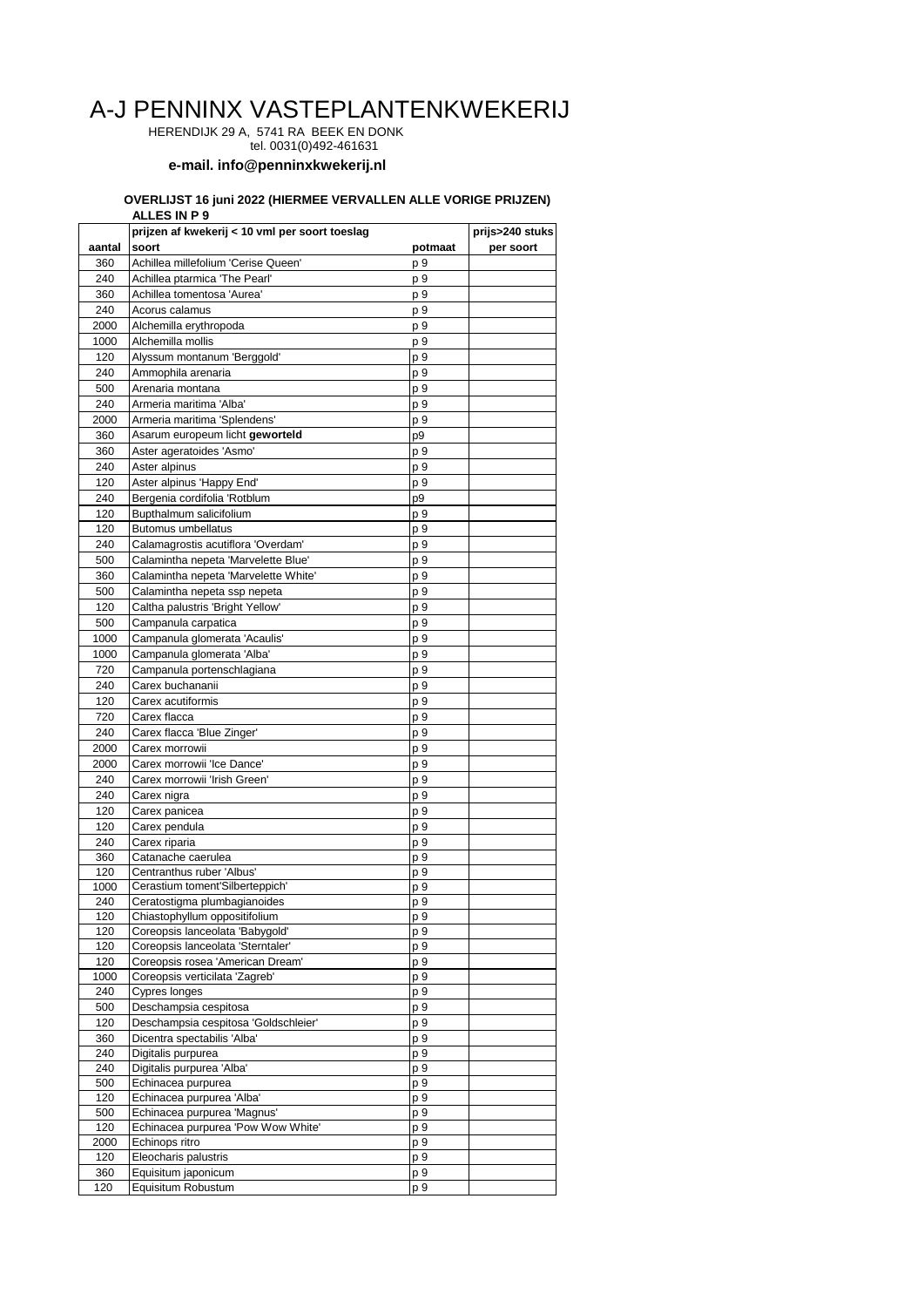| 500  | Erigeron 'Rosa Juwel'                                      | p 9        |  |
|------|------------------------------------------------------------|------------|--|
| 120  | Erodium variable 'Bisschop's Form'                         | p 9        |  |
| 120  | Eryngium planum                                            | p 9        |  |
| 1000 | Festuca gautieri                                           | p 9        |  |
| 2000 | Festuca glauca 'Elyah Blue'                                | p 9        |  |
| 240  | Filipendula ulmaria                                        | p 9        |  |
| 120  | Gaillardia 'Burgunder'                                     | p 9        |  |
| 360  | Galium odoratum                                            | p 9        |  |
| 2000 | Geranium cantabrigiense 'Cambridge'                        | p 9        |  |
| 120  | Geranium cantabrigiense 'Karmina'                          | p 9        |  |
| 120  | Geranium cantabrigiense 'St. Ola'                          | p 9        |  |
| 1000 | Geranium endressii 'Wargrave Pink'                         | p 9        |  |
| 120  | Geranium macrorrhizum 'Bevan's Variety'                    | p 9        |  |
| 120  | Geranium macrorrhizum 'Ingwersen Variety'                  | p 9        |  |
| 240  | Geranium sanguineum                                        | p 9        |  |
| 360  | Geranium sanguineum 'Album'                                | p 9        |  |
| 2000 | Geranium sanguineum 'Max Frei'                             | p 9        |  |
| 240  | Geranium sanguineum striatum                               | p 9        |  |
| 120  | Geranium 'Brookside'                                       | p 9        |  |
| 1000 | Geranium 'Rozanne'                                         | p 9        |  |
|      |                                                            |            |  |
| 500  | Geum chiloense 'Mrs Bradshaw'<br>Geum coccineum 'Borissii' | p 9        |  |
| 500  |                                                            | p 9        |  |
| 360  | Gypsophila repens 'Alba'                                   | p 9        |  |
| 360  | Gypsophila repens 'Rosea'                                  | p 9        |  |
| 120  | Helichrysum italicum 'Compact Curry'                       | p 9        |  |
| 240  | Helichrysum italicum 'Tall Curry'                          | p 9        |  |
| 1500 | Hemerocallis 'Stella d'Oro'                                | p 9        |  |
| 3000 | Heuchera micrantha 'Palace Purple'                         | p 9        |  |
| 360  | Heuchera sanguinea 'Leuchtkäfer'                           | p 9        |  |
| 120  | Hippurus vulgaris                                          | p 9        |  |
| 120  | Houttuynia cordata                                         | p 9        |  |
| 120  | Hypericum calycinum                                        | p 9        |  |
| 120  | Hypericum olympicum                                        | p 9        |  |
| 1000 | Imperata cylindrica 'Red Baron'                            | p 9        |  |
| 360  | Inula ensifolia                                            | <u>p 9</u> |  |
| 120  | Iris pseudacorus                                           | p 9        |  |
| 120  | Iris pseudacorus 'Variegatus'                              | p 9        |  |
| 120  | Iris versicolor                                            | p 9        |  |
| 240  | Isotoma fluviatillis                                       | p 9        |  |
| 120  | Isotoma fluviatillis wit                                   | <u>p 9</u> |  |
| 1000 | Jasione laevis 'Blaulicht'                                 | p 9        |  |
| 120  | Juncus inflexus                                            | p 9        |  |
| 1500 | Koeleria glauca                                            | p 9        |  |
| 2000 | Lavandula angustifolia 'Hidcote' strain                    | p 9        |  |
| 2000 | Lavandula angustifolia 'Hidcote' Stek                      | p 9        |  |
| 1000 | Lavandula angustifolia 'Munstead' Stek                     | p 9        |  |
| 1500 | Leontopodium alpinum                                       | p 9        |  |
| 240  | Leucanthemum 'Alaska'                                      | p 9        |  |
| 1000 | Leucanthemum 'Silberprinzesschen'                          | p 9        |  |
| 240  | Leymus arenarius                                           | p 9        |  |
| 1000 | Liatris spicata                                            | p 9        |  |
|      | Liatris spicata 'Alba'                                     |            |  |
| 1000 |                                                            | p 9        |  |
| 120  | Liatris spicata 'Floristan Violett'                        | p 9        |  |
| 120  | Liriope muscari 'Amethyst'                                 | p 9        |  |
| 1000 | Liriope muscari 'Big Blue'                                 | p 9        |  |
| 1500 | Liriope muscari 'Ingwersen'                                | p 9        |  |
| 2000 | Liriope muscari 'Moneymaker'                               | p 9        |  |
| 500  | Liriope muscari 'Samantha'                                 | p 9        |  |
| 120  | Lobelia fulgens 'Queen Victoria'                           | p 9        |  |
| 240  | Luzula nivea                                               | p 9        |  |
| 2000 | Luzula sylvatica                                           | p 9        |  |
| 240  | Lytrhum salicaria                                          | p 9        |  |
| 1000 | Malva moschata 'Alba'                                      | p 9        |  |
| 120  | Malva moschata 'Rosea'                                     | p 9        |  |
| 120  | Mazus reptans                                              | p 9        |  |
| 240  | Mazus reptans 'Alba'                                       | p 9        |  |
| 240  | Mentha aquatica                                            | p 9        |  |
| 240  | Mentha cervina                                             | p 9        |  |
| 120  | Mentha cervina 'Alba'                                      | p 9        |  |
| 360  | Miscanthus sinensis 'Strictus Dwarf'                       | p 9        |  |
| 120  | Molinia caerulea 'Heidebraut'                              | p 9        |  |
| 360  | Molinia caerulea 'Variegata'                               | p 9        |  |
| 120  | Myosotis palustris                                         | p 9        |  |
| 120  | Nepeta faassenii                                           | p 9        |  |
| 120  | Nepeta grandiflora 'Dawn to Dusk'                          | p 9        |  |
| 1000 | Nepeta 'Six Hills Giant'                                   | p 9        |  |
|      |                                                            |            |  |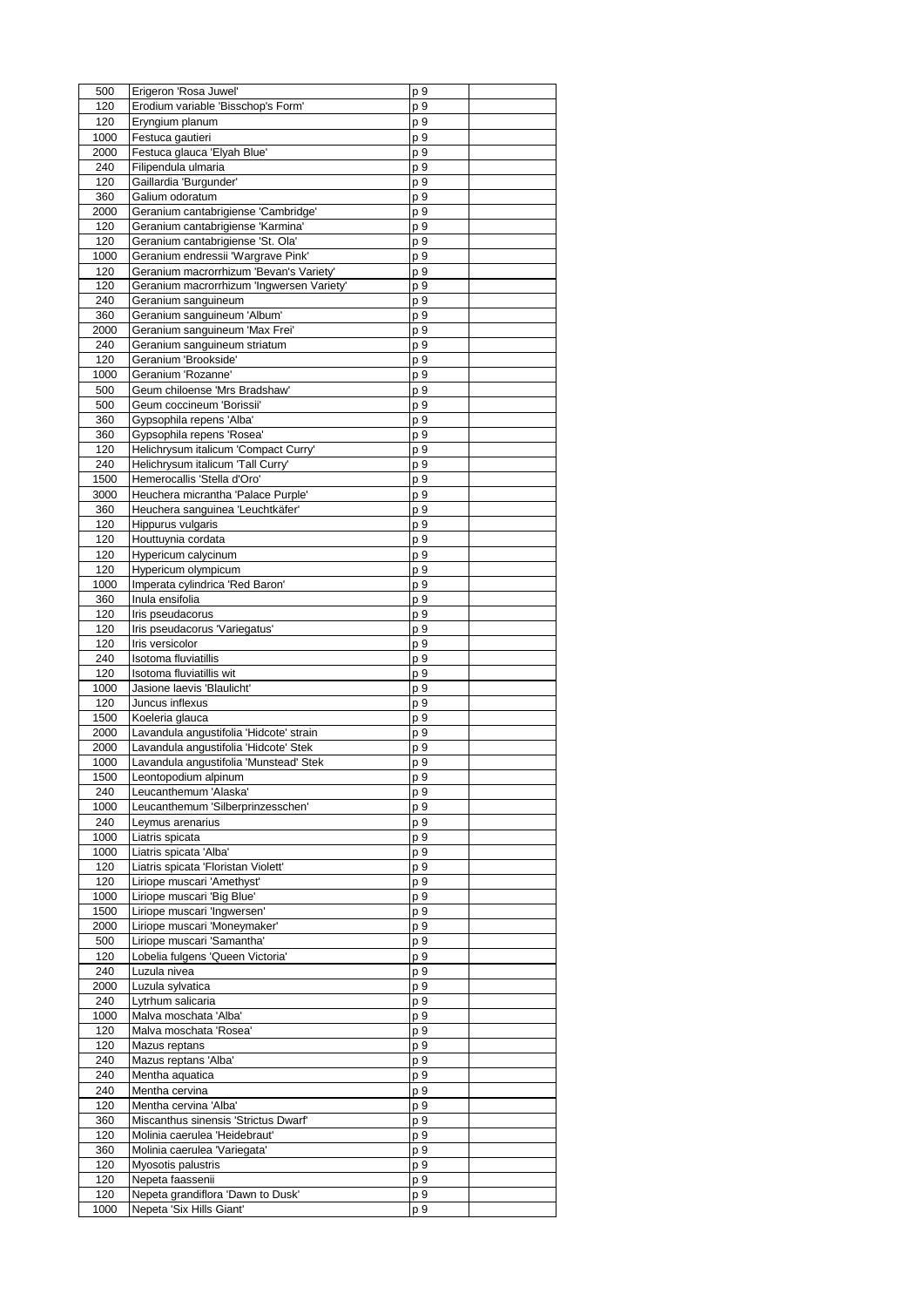| 500         | Nepeta 'Walker's Low'                                                   | p 9             |  |
|-------------|-------------------------------------------------------------------------|-----------------|--|
| 240         | Oenothera macrocarpa                                                    | p 9             |  |
| 500         | Origanum vulgare 'Compactum'                                            | p 9             |  |
| 240         | Pachysandra terminalis                                                  | P 9             |  |
| 120         | Panicum virgatum 'Northwind'                                            | p 9             |  |
| 500         | Papaver nudicaule 'Gartenzwerg'<br>Papaver orientale 'Royal Wedding'    | p 9<br>p 9      |  |
| 360<br>120  | Pennisetum alopecuroides 'Hameln'                                       | p 9             |  |
| 500         | Pennisetum alopecuroides 'Little Bunny'                                 | p 9             |  |
| 240         | Pennisetum alopecuroides 'Little Honey'                                 | p 9             |  |
| 120         | Persicaria bistorta                                                     | p 9             |  |
| 500         | Phalaris arundinacea                                                    | p 9             |  |
| 120         | Phalaris arundinacea 'Feesy's Form'                                     | p 9             |  |
| 240         | Phlox subulata 'Amazing Grace'                                          | p 9             |  |
| 240         | Phlox subulata 'Atropurpurea'                                           | p 9             |  |
| 240         | Phlox subulata 'Candy Stripes'                                          | p 9             |  |
| 360         | Phlox subulata 'Emerald Cushion Blue'                                   | p 9             |  |
| 360         | Phlox subulata 'Mac Daniel's Cushion'<br>Phlox subulata 'Scarlet Flame' | p 9             |  |
| 2000<br>360 | Phragmites australis                                                    | p 9<br>p 9      |  |
| 360         | Physostegia viriginiana 'Alba'                                          | p 9             |  |
| 360         | Physostegia virginiana 'Rosea'                                          | p 9             |  |
| 240         | Polemonium caeruleum                                                    | p 9             |  |
| 360         | Potentilla nepalensis 'Miss Willmot'                                    | p 9             |  |
| 240         | Preslia cervina                                                         | p 9             |  |
| 500         | Primula denticulata 'Lilac'                                             | p 9             |  |
| 500         | Primula denticulata 'Rubin'                                             | p 9             |  |
| 500         | Primula vialii                                                          | p 9             |  |
| 72          | Prunella grandiflora 'Alba'                                             | p 9             |  |
| 120<br>240  | Prunella grandiflora 'Rubra'<br>Ranunculus aquatilles                   | p 9<br>p 9      |  |
| 240         | Ranunculus flamulla                                                     | p 9             |  |
| 120         | Rudbeckia fulgida 'Goldsturm'                                           | p 9             |  |
| 500         | Sagina subulata                                                         | p 9             |  |
| 500         | Salvia nemerosa 'Blaukönigin'                                           | p 9             |  |
| 240         | Salvia nemerosa 'Mainacht'                                              | p 9             |  |
| 360         | Salvia nemerosa 'Ostfriesland'                                          | p 9             |  |
| 72<br>240   | Salvia nemerosa 'Rose Queen'<br>Salvia nemerosa 'Schneehügel'           | p 9             |  |
| 240         | Salvia officinalis 'Original'                                           | p 9<br>p 9      |  |
| 120         | Salvia officinalis 'Berggarten'                                         | p 9             |  |
| 48          | Santolina chamaecyparissus                                              | p 9             |  |
| 120         | Saponaria ocymoides                                                     | p 9             |  |
| 240         | Saxifraga (A) 'Purpurteppich'                                           | p 9             |  |
| 360         | Saxifraga (A) 'Schneeteppich'                                           | p 9             |  |
| 240<br>240  | Saxifraga urbium 'Variegata Mini'                                       | p 9             |  |
| 120         | Scirpus albescens<br>Scirpus lacustris                                  | p 9<br>p 9      |  |
| 120         | Scirpus maritimus                                                       | p 9             |  |
| 360         | Scirpus Zebrinus                                                        | p 9             |  |
| 120         | Sedum reflexum                                                          | $p\overline{9}$ |  |
| 120         | Sedum reflexum 'Angelina'                                               | p 9             |  |
| 240         | Sedum spectabile 'Briljant'                                             | p 9             |  |
| 500         | Sedum spurium 'Splendens'                                               | p 9             |  |
| 120         | Sedum 'Herbstfreude'                                                    | p 9             |  |
| 500         | Sempervivum hybride                                                     | $p\overline{9}$ |  |
| 500         | Silene maritima 'Weisskelchen'                                          | p 9             |  |
| 240<br>120  | Silene schafta 'Splendens'<br>Stachys byzantina                         | p 9<br>p 9      |  |
| 500         | Stipa tenuissima                                                        | p 9             |  |
| 120         | Symphytum grandiflorum                                                  | $p\overline{9}$ |  |
| 120         | Symphytum grandiflorum 'Wisley Blue'                                    | p 9             |  |
| 360         | Tellima grandiflora                                                     | p 9             |  |
| 120         | Thymus citriodorus 'Aureus'                                             | p 9             |  |
| 360         | Thymus citriodorus 'Silver Queen'                                       | p 9             |  |
| 500         | Thymus praecox 'Albiflorus'                                             | $p\overline{9}$ |  |
| 120<br>240  | Thymus praecox 'Coccineus'<br>Thymus praecox 'Purple Beauty'            | p 9             |  |
| 1000        | Thymus praecox 'Red Carpet'                                             | p 9<br>p 9      |  |
| 240         | Thymus serpyllum                                                        | p 9             |  |
| 120         | Thymus vulgaris 'Compactus'                                             | p 9             |  |
| 500         | Thymus 'Doone Valley'                                                   | p 9             |  |
| 120         | Trollius chinensis 'Golden Queen'                                       | p 9             |  |
| 240         | Trollius europaeus                                                      | p 9             |  |
| 120         | Typha angustifolia                                                      | p 9             |  |